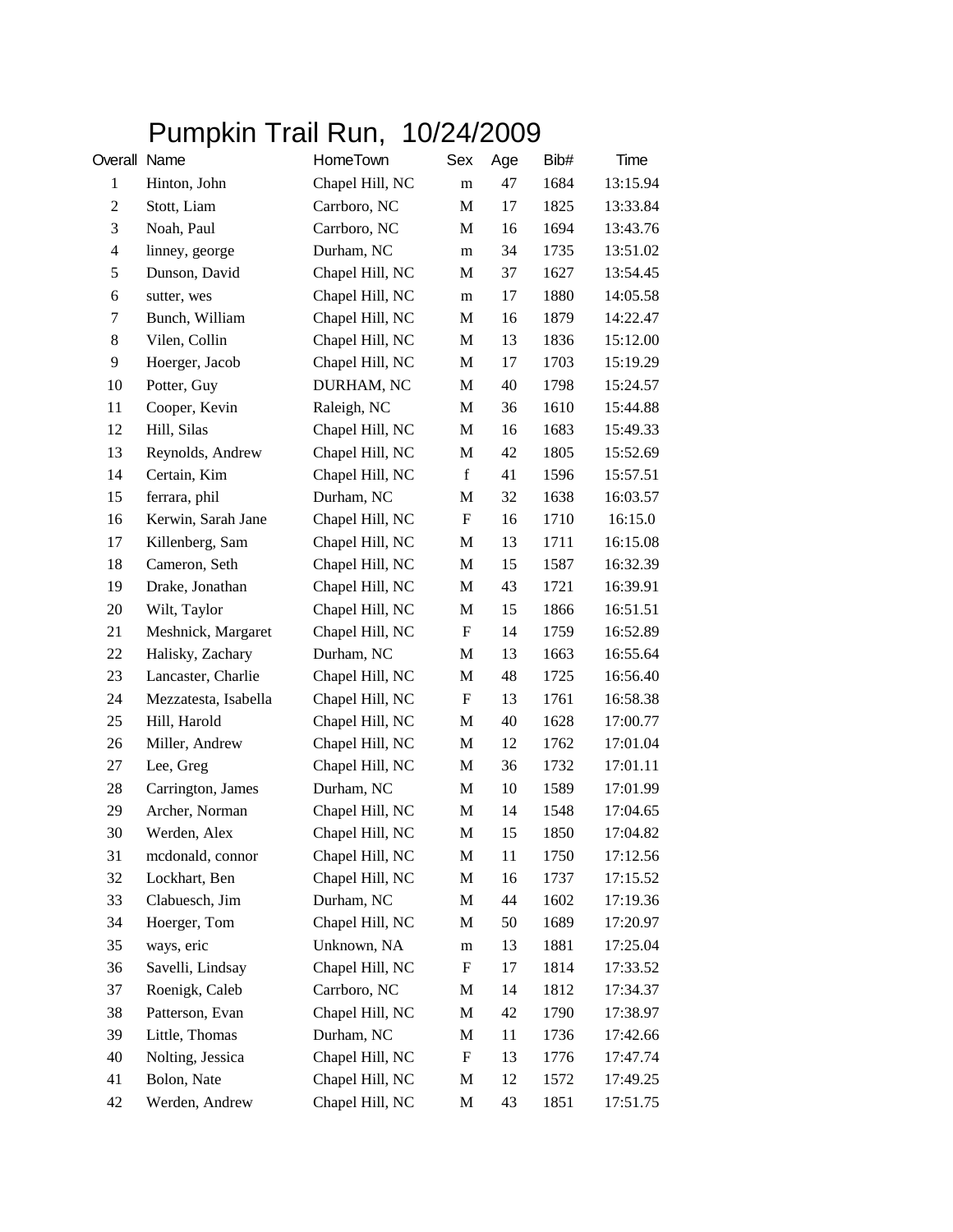| 43 | Wilke, David           | Chapel Hill, NC | M                         | 12    | 1859 | 17:55.51 |
|----|------------------------|-----------------|---------------------------|-------|------|----------|
| 44 | ordronneau, marc       | Chapel Hill, NC | M                         | 13    | 1781 | 17:55.93 |
| 45 | Giduz, Tom             | Chapel Hill, NC | M                         | 52    | 1653 | 17:56.58 |
| 46 | Majette, Malik         | Durham, NC      | M                         | 10    | 1748 | 17:58.80 |
| 47 | Lockhart, Stephen      | Chapel Hill, NC | M                         | 47    | 1738 | 18:09.96 |
| 48 | Werden, Jeremy         | Chapel Hill, NC | M                         | 12    | 1853 | 18:10.72 |
| 49 | van Kempen, Klaas      | Chapel Hill, NC | M                         | 9     | 1834 | 18:14.95 |
| 50 | Hathaway, Paige        | Durham, NC      | ${\bf F}$                 | 9     | 1672 | 18:20.63 |
| 51 | Drayton, Jalen         | DURHAM, NC      | M                         | 11    | 1626 | 18:24.41 |
| 52 | Oberlies, Nicholas     | Greensboro, NC  | M                         | 39    | 1779 | 18:28.16 |
| 53 | Burchfield, Dariele    | Raleigh, NC     | F                         | 37    | 1583 | 18:40.07 |
| 54 | rios, nico             | Unknown, NA     | m                         | 12    | 1882 | 18:44.28 |
| 55 | Roenigk, William       | Carrboro, NC    | M                         | 10    | 1813 | 18:45.27 |
| 56 | Weeks, Ahna            | Carrboro, NC    | F                         | 16    | 1842 | 18:45.79 |
| 57 | Gan, Zoe               | Chapel Hill, NC | F                         | 16    | 1652 | 18:45.87 |
| 58 | Randolph, Connor       | Chapel Hill, NC | M                         | 14    | 1800 | 18:48.07 |
| 59 | Stocking, Bobby        | Chapel Hill, NC | M                         | 16    | 1824 | 18:48.68 |
| 60 | Dunston, Tyler         | Durham, NC      | M                         | $\,8$ | 1629 | 18:49.28 |
| 61 | Kerwin, Rosie          | Chapel Hill, NC | $\boldsymbol{F}$          | 12    | 1709 | 18:49.47 |
| 62 | Wander, Anne           | Chapel Hill, NC | $\boldsymbol{\mathrm{F}}$ | 48    | 1841 | 18:50.09 |
| 63 | Lebo, Dana             | Chapel Hill, NC | F                         | 49    | 1731 | 19:03.02 |
| 64 | Flewelling, Margo      | Chapel Hill, NC | M                         | 16    | 1642 | 19:08.47 |
| 65 | Flewelling, Robert     | Chapel Hill, NC | M                         | 56    | 1643 | 19:08.86 |
| 66 | Weeks, Elle            | Carrboro, NC    | F                         | 14    | 1844 | 19:14.55 |
| 67 | Ristaino, MaryAnn      | Carrboro, NC    | F                         | 48    | 1810 | 19:17.22 |
| 68 | Honeycutt, Christopher | Chapel Hill, NC | M                         | 10    | 1691 | 19:20.23 |
| 69 | Honeycutt, Travis      | Chapel Hill, NC | M                         | 38    | 1692 | 19:20.35 |
| 70 | Easthom, Laurin        | Chapel Hill, NC | $\boldsymbol{\mathrm{F}}$ | 45    | 1634 | 19:24.27 |
| 71 | Meshnick, Leah         | Chapel Hill, NC | F                         | 12    | 1758 | 19:29.38 |
| 72 | Eldred, Tracy          | Carrboro, NC    | F                         | 39    | 1635 | 19:33.07 |
| 73 | Castellano, Ryan       | Chapel Hill, NC | M                         | 13    | 1594 | 19:56.92 |
| 74 | Fowler, Walter         | Chapel Hill, NC | M                         | 56    | 1645 | 20:06.11 |
| 75 | Graham, DeJuan         | Durham, NC      | M                         | 12    | 1656 | 20:07.87 |
| 76 | Werden, Jacob          | Chapel Hill, NC | M                         | 10    | 1852 | 20:07.97 |
| 77 | Crook, Marija          | Carrboro, NC    | F                         | 11    | 1614 | 20:09.67 |
| 78 | Alzona, Isabelle       | Chapel Hill, NC | M                         | 11    | 1545 | 20:12.59 |
| 79 | Dadolf, Jason          | Chapel Hill, NC | M                         | 8     | 1616 | 20:17.15 |
| 80 | Osborne, Chad          | Chapel Hill, NC | M                         | 9     | 1783 | 20:19.29 |
| 81 | Lasher, Lily           | WAKE FOREST, NO | $\mathbf F$               | 13    | 1729 | 20:20.83 |
| 82 | Turner, Raina          | Chapel Hill, NC | F                         | 12    | 1830 | 20:23.52 |
| 83 | Falkovic, Daniel       | Chapel Hill, NC | M                         | 9     | 1637 | 20:25.89 |
| 84 | van Kempen, Bob        | Chapel Hill, NC | M                         | 40    | 1832 | 20:27.21 |
| 85 | Tullo, John            | Chapel Hill, NC | M                         | 51    | 1828 | 20:27.99 |
| 86 | Morton, Luke           | Chapel Hill, NC | M                         | 10    | 1766 | 20:28.05 |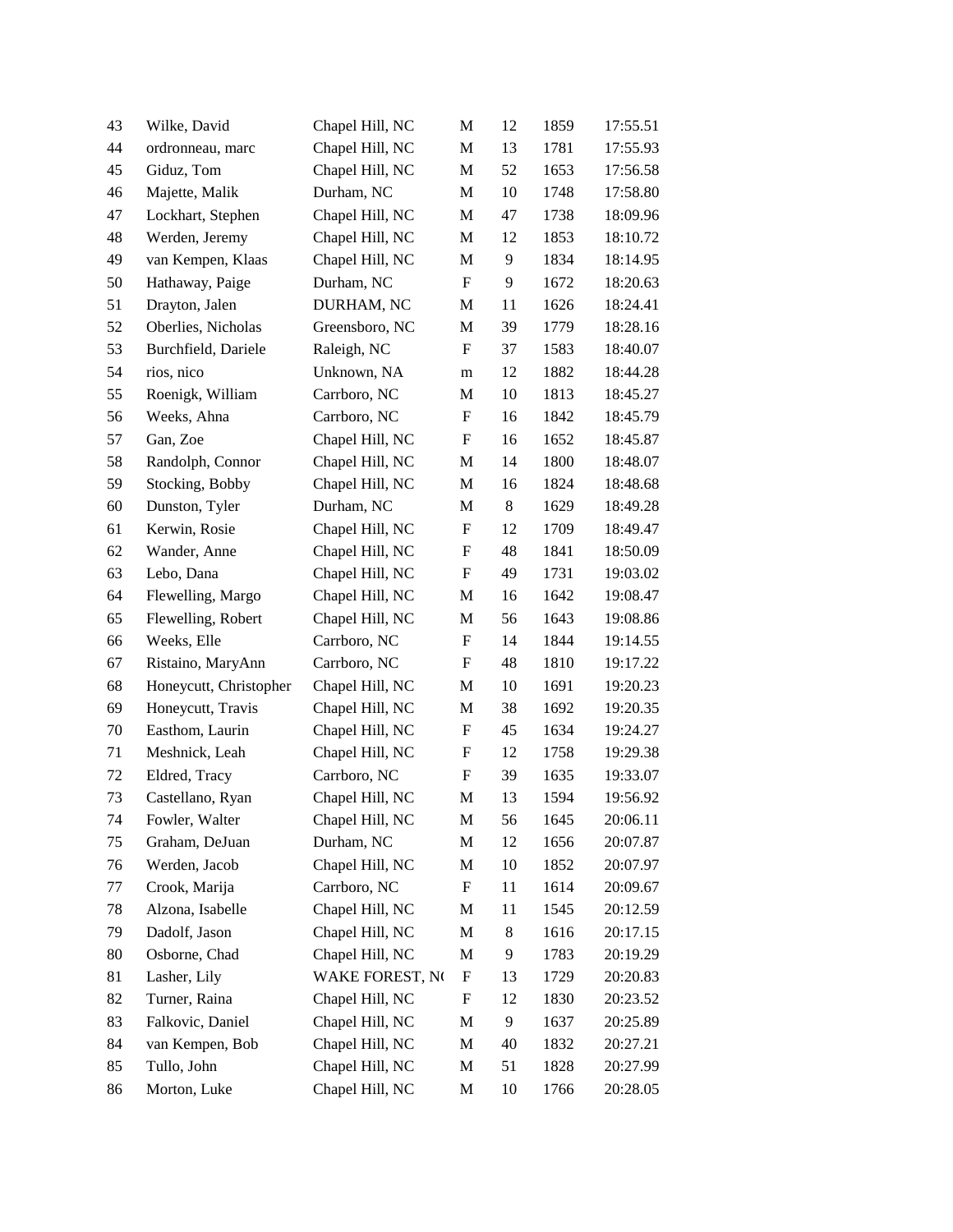| 87  | Hadler, Wayne        | Carrboro, NC    | M                         | 55          | 1878 | 20:28.73 |
|-----|----------------------|-----------------|---------------------------|-------------|------|----------|
| 88  | Henderson, Robert    | Durham, NC      | M                         | 25          | 1677 | 20:29.53 |
| 89  | Partington, Erin     | Durham, NC      | $\boldsymbol{\mathrm{F}}$ | 24          | 1789 | 20:30.67 |
| 90  | Goldwater, Isaac     | Durham, NC      | M                         | 9           | 1655 | 20:33.86 |
| 91  | Pedersen, Amelia     | Chapel Hill, NC | $\boldsymbol{\mathrm{F}}$ | 7           | 1791 | 20:34.09 |
| 92  | Dwyer, Jenna         | Chapel Hill, NC | $\boldsymbol{\mathrm{F}}$ | 16          | 1631 | 20:34.80 |
| 93  | Pedersen, Christian  | Chapel Hill, NC | M                         | 40          | 1792 | 20:35.53 |
| 94  | Ho, Elena            | Chapel Hill, NC | M                         | 32          | 1687 | 20:36.33 |
| 95  | Wilson, Wade         | Chapel Hill, NC | $\mathbf M$               | 11          | 1865 | 20:40.73 |
| 96  | Smith, Rutledge      | Chapel Hill, NC | M                         | $\tau$      | 1819 | 20:41.10 |
| 97  | unknown              | Unknown, NA     | U                         | $\mathbf U$ | 1864 | 20:42.60 |
| 98  | futch, karen         | Chapel Hill, NC | ${\bf F}$                 | 47          | 1648 | 20:46.67 |
| 99  | Killenberg, Susan    | Chapel Hill, NC | $\mathbf F$               | 44          | 1712 | 20:46.72 |
| 100 | Bizzell, Rodney      | RALEIGH, NC     | M                         | 42          | 1569 | 20:47.52 |
| 101 | Hill, Caris          | Chapel Hill, NC | ${\bf F}$                 | 12          | 1682 | 20:48.58 |
| 102 | Hardy, Ralph         | Chapel Hill, NC | M                         | 49          | 1670 | 20:51.66 |
| 103 | White, Dane          | Durham, NC      | M                         | 16          | 1857 | 20:54.14 |
| 104 | LePane, Charlene     | Royal Oak, MI   | $\mathbf f$               | 36          | 1875 | 20:55.82 |
| 105 | Honeycutt, Andrea    | Chapel Hill, NC | F                         | 35          | 1690 | 21:00.61 |
| 106 | Pedersen, Kurt       | Chapel Hill, NC | M                         | 44          | 1794 | 21:03.78 |
| 107 | Astrachan, Ethan     | Chapel Hill, NC | M                         | 10          | 1553 | 21:06.27 |
| 108 | White, Adam          | Durham, NC      | M                         | 33          | 1855 | 21:06.93 |
| 109 | Palmer, Molly        | Chapel Hill, NC | ${\bf F}$                 | 10          | 1719 | 21:07.56 |
| 110 | Pedersen, Claire     | Chapel Hill, NC | $\boldsymbol{\mathrm{F}}$ | 9           | 1793 | 21:08.28 |
| 111 | Smith, Samantha      | Chapel Hill, NC | F                         | 21          | 1820 | 21:09.95 |
| 112 | Smith, Thomas        | Chapel Hill, NC | M                         | 52          | 1821 | 21:10.07 |
| 113 | beaumont, suzanne    | WAKE FOREST, NO | $\boldsymbol{\mathrm{F}}$ | 52          | 1561 | 21:11.03 |
| 114 | Cannon, Joshua       | Chapel Hill, NC | M                         | $8\,$       | 1588 | 21:22.95 |
| 115 | Dwyer, John          | Chapel Hill, NC | M                         | 42          | 1632 | 21:28.18 |
| 116 | Kleissler, Daniel    | Chapel Hill, NC | M                         | 11          | 1714 | 21:30.45 |
| 117 | Dwyer, Ashley        | Chapel Hill, NC | $\boldsymbol{\mathrm{F}}$ | 14          | 1630 | 21:33.87 |
| 118 | Foley, Monica        | Carrboro, NC    | F                         | 24          | 1644 | 21:34.83 |
| 119 | Lonegan, Ryan        | Chapel Hill, NC | M                         | 9           | 1740 | 21:34.91 |
| 120 | Weeks, Cyndy         | Carrboro, NC    | $\boldsymbol{F}$          | 45          | 1843 | 21:42.71 |
| 121 | wood, madeleine      | Chapel Hill, NC | F                         | 13          | 1868 | 21:49.16 |
| 122 | Vilen, Leigha        | Chapel Hill, NC | $\boldsymbol{F}$          | 13          | 1837 | 21:49.32 |
| 123 | Coffee, Adam         | Chapel Hill, NC | M                         | 14          | 1606 | 21:49.80 |
| 124 | Halstater, Ryan      | Chapel Hill, NC | M                         | 10          | 1666 | 21:51.47 |
| 125 | Ames, Milly          | Chapel Hill, NC | $\boldsymbol{F}$          | 11          | 1668 | 21:51.77 |
| 126 | Neely, Andrea        | Durham, NC      | F                         | 34          | 1775 | 21:52.41 |
| 127 | Aufdenspring, Robert | Chapel Hill, NC | M                         | 39          | 1556 | 21:58.72 |
| 128 | Aufdenspring, Katie  | Chapel Hill, NC | $\boldsymbol{F}$          | 11          | 1555 | 21:59.20 |
| 129 | Callanan, Bob        | Chapel Hill, NC | M                         | 44          | 1585 | 22:09.56 |
| 130 | Schanzer, David      | Chapel Hill, NC | M                         | 46          | 1815 | 22:10.12 |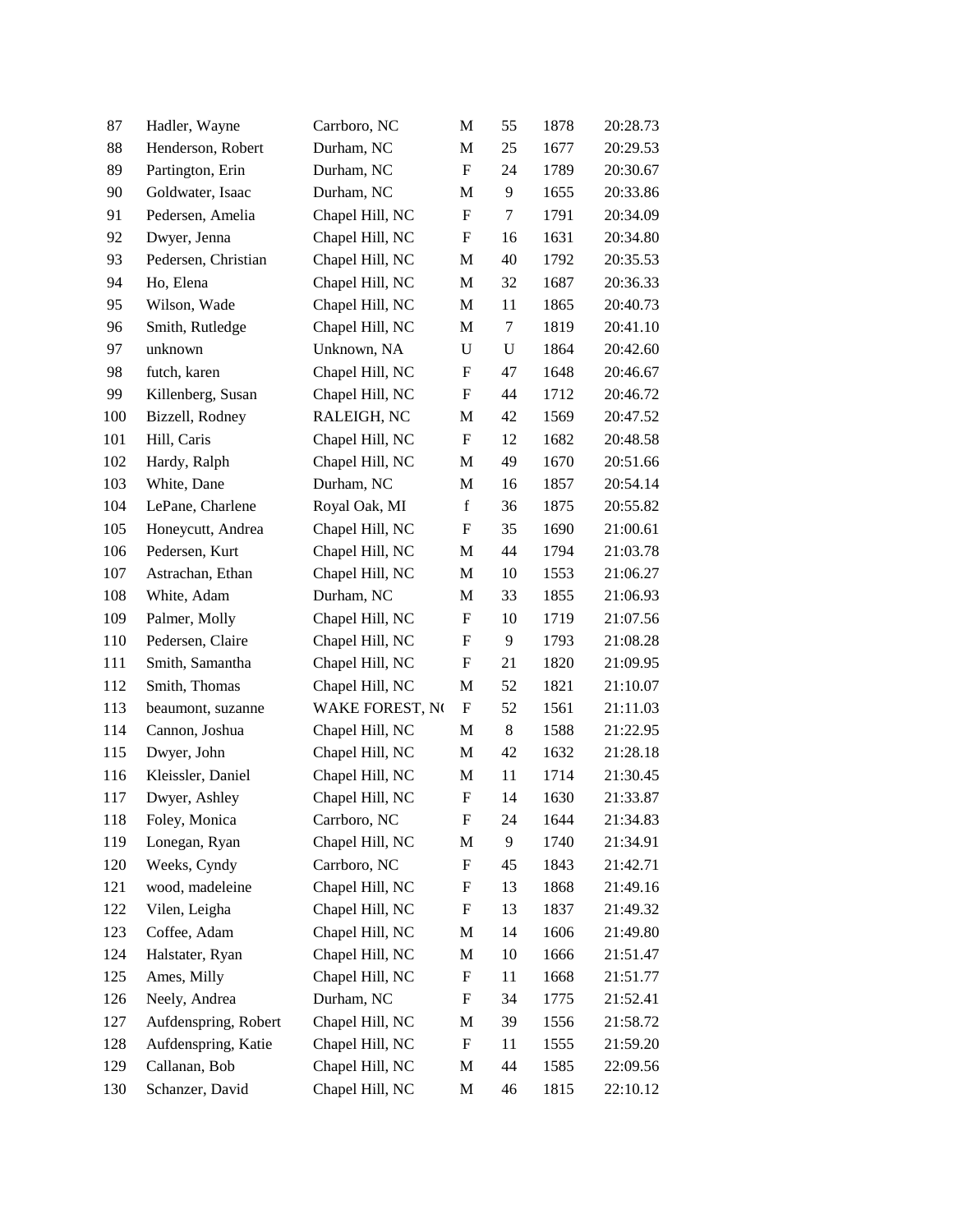| 131 | Howes, Bo             | Chapel Hill, NC | M                         | 44 | 1696 | 22:10.16 |
|-----|-----------------------|-----------------|---------------------------|----|------|----------|
| 132 | Callanan, Christopher | Chapel Hill, NC | M                         | 9  | 1586 | 22:11.28 |
| 133 | Roenigk, Bing         | Carrboro, NC    | $\boldsymbol{\mathrm{F}}$ | 50 | 1811 | 22:13.04 |
| 134 | Tantum, Stacy         | Durham, NC      | F                         | 36 | 1826 | 22:23.36 |
| 135 | Halstater, Anne       | Chapel Hill, NC | F                         | 41 | 1664 | 22:24.17 |
| 136 | Buchman, Ross         | Chapel Hill, NC | M                         | 10 | 1580 | 22:26.70 |
| 137 | Easthom, Emily        | Chapel Hill, NC | F                         | 10 | 1633 | 22:28.26 |
| 138 | Cohen, Lena           | Carrboro, NC    | $\boldsymbol{\mathrm{F}}$ | 9  | 1608 | 22:28.42 |
| 139 | Buchman, Craig        | Chapel Hill, NC | M                         | 45 | 1578 | 22:29.16 |
| 140 | Buchman, Liz          | Chapel Hill, NC | M                         | 45 | 1579 | 22:29.38 |
| 141 | Castellano, Anthony   | Chapel Hill, NC | M                         | 9  | 1591 | 22:30.39 |
| 142 | Castellano, Kristine  | Chapel Hill, NC | F                         | 40 | 1592 | 22:33.22 |
| 143 | Huge, Katie           | Chapel Hill, NC | $\boldsymbol{\mathrm{F}}$ | 10 | 1697 | 22:54.21 |
| 144 | Viles, Charles        | Carrboro, NC    | M                         | 48 | 1838 | 22:54.72 |
| 145 | Clossick, Madigan     | Chapel Hill, NC | $\mathbf f$               | 9  | 1603 | 22:57.18 |
| 146 | Clossick, Tina        | Chapel Hill, NC | ${\bf F}$                 | 38 | 1604 | 22:57.19 |
| 147 | Hammond, Phil         | Chapel Hill, NC | M                         | 42 | 1667 | 22:57.90 |
| 148 | Reyes, Zachary        | Chapel Hill, NC | M                         | 10 | 1804 | 22:59.33 |
| 149 | McCudden, Liesje      | Durham, NC      | F                         | 33 | 1749 | 23:02.52 |
| 150 | Mullis, Randall       | Carrboro, NC    | M                         | 49 | 1767 | 23:02.99 |
| 151 | Smirh, Carter         | Chapel Hill, NC | ${\bf F}$                 | 9  | 1817 | 23:04.03 |
| 152 | Coffee, Hannah        | Chapel Hill, NC | F                         | 12 | 1607 | 23:04.86 |
| 153 | grubbs, caitlin       | Chapel Hill, NC | $\mathbf f$               | 8  | 1704 | 23:07.35 |
| 154 | grubbs, jonathan      | Chapel Hill, NC | m                         | 37 | 1705 | 23:07.53 |
| 155 | Hoover, Mia           | Chapel Hill, NC | F                         | 8  | 1693 | 23:09.28 |
| 156 | grubbs, jack          | Chapel Hill, NC | m                         | 7  | 1708 | 23:11.62 |
| 157 | Futch, Thomas         | Chapel Hill, NC | M                         | 9  | 1651 | 23:12.76 |
| 158 | Futch, Robert         | Chapel Hill, NC | M                         | 47 | 1650 | 23:12.95 |
| 159 | Hagen, Amy            | Durham, NC      | F                         | 34 | 1662 | 23:21.94 |
| 160 | Ordronneau, Paul      | Chapel Hill, NC | M                         | 63 | 1782 | 23:24.59 |
| 161 | mabe, lizzie          | Chapel Hill, NC | ${\bf F}$                 | 8  | 1746 | 23:27.92 |
| 162 | Sousa, Sara           | Durham, NC      | F                         | 38 | 1822 | 23:28.97 |
| 163 | Lasher, Robin         | WAKE FOREST, NO | F                         | 12 | 1730 | 23:31.07 |
| 164 | Ho, Camilo            | Chapel Hill, NC | M                         | 9  | 1686 | 23:39.12 |
| 165 | Bolon, Roxane         | Chapel Hill, NC | F                         | 8  | 1570 | 23:40.46 |
| 166 | Bolon, Hank           | Chapel Hill, NC | M                         | 13 | 1571 | 23:40.53 |
| 167 | komada, Leah          | Chapel Hill, NC | F                         | 15 | 1718 | 23:40.84 |
| 168 | Buchman, Brett        | Chapel Hill, NC | M                         | 14 | 1577 | 23:40.89 |
| 169 | McDonald, Jean        | Chapel Hill, NC | F                         | 47 | 1751 | 23:44.60 |
| 170 | Reyes, Manuel         | Chapel Hill, NC | M                         | 52 | 1802 | 23:52.78 |
| 171 | Korfas, Avery         | Chapel Hill, NC | $\boldsymbol{\mathrm{F}}$ | 9  | 1723 | 24:04.94 |
| 172 | Korfas, Jamie         | Chapel Hill, NC | M                         | 43 | 1724 | 24:05.37 |
| 173 | Futch, Madeline       | Chapel Hill, NC | F                         | 13 | 1649 | 24:08.44 |
| 174 | Halstater, Kyle       | Chapel Hill, NC | M                         | 8  | 1665 | 24:10.76 |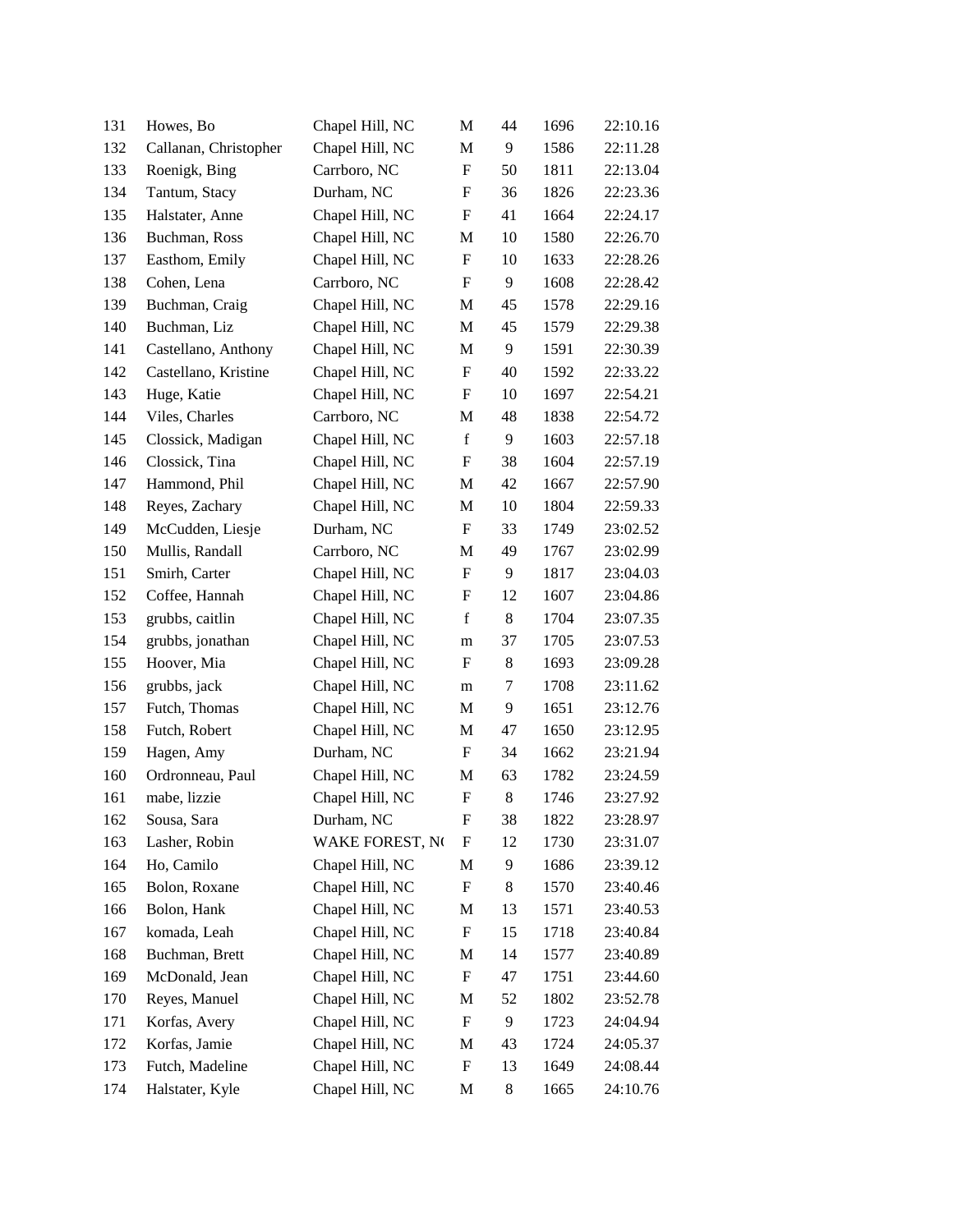| 175 | Richardson, Andrea   | Chapel Hill, NC | $\boldsymbol{\mathrm{F}}$ | 39 | 1806 | 24:18.93 |
|-----|----------------------|-----------------|---------------------------|----|------|----------|
| 176 | Promislow, Joanne    | Chapel Hill, NC | F                         | 39 | 1799 | 24:19.07 |
| 177 | Drake, Isabel        | Chapel Hill, NC | $f_{\rm}$                 | 10 | 1854 | 24:19.58 |
| 178 | Porter, Reese        | Carrboro, NC    | M                         | 9  | 1797 | 24:20.59 |
| 179 | Porter, Greg         | Carrboro, NC    | M                         | 47 | 1795 | 24:20.83 |
| 180 | Crook, Rob           | Carrboro, NC    | M                         | 46 | 1615 | 24:30.51 |
| 181 | White, Amy           | Durham, NC      | F                         | 33 | 1856 | 24:31.52 |
| 182 | chew, everest        | Chapel Hill, NC | M                         | 8  | 1599 | 24:33.02 |
| 183 | Joseph, Michael      | Chapel Hill, NC | M                         | 11 | 1702 | 24:39.76 |
| 184 | Lonegan, Porter      | Chapel Hill, NC | M                         | 8  | 1739 | 24:41.46 |
| 185 | chew, gabriel        | Chapel Hill, NC | $\boldsymbol{\mathrm{F}}$ | 11 | 1600 | 24:47.81 |
| 186 | Bell, Jerry          | Chapel Hill, NC | M                         | 71 | 1565 | 24:49.65 |
| 187 | Hede, Karyn          | Chapel Hill, NC | $\boldsymbol{\mathrm{F}}$ | 45 | 1675 | 24:50.75 |
| 188 | Wilke, Steven        | Chapel Hill, NC | M                         | 7  | 1862 | 24:51.81 |
| 189 | Wilke, Nathan        | Chapel Hill, NC | M                         | 48 | 1861 | 24:52.29 |
| 190 | Welch, Owen          | Chapel Hill, NC | M                         | 10 | 1849 | 25:00.00 |
| 191 | Weeks, Gillian       | Carrboro, NC    | F                         | 9  | 1845 | 25:00.03 |
| 192 | Weeks, Kevin         | Carrboro, NC    | M                         | 45 | 1846 | 25:00.18 |
| 193 | Chew, Sunny          | Chapel Hill, NC | F                         | 39 | 1601 | 25:07.56 |
| 194 | Limerick, Chris      | Chapel Hill, NC | M                         | 39 | 1787 | 25:16.63 |
| 195 | rimmler, jacqueline  | DURHAM, NC      | ${\bf F}$                 | 49 | 1809 | 25:18.06 |
| 196 | Astrachan, Adam      | Chapel Hill, NC | M                         | 7  | 1552 | 25:25.10 |
| 197 | Astrachan, Owen      | Chapel Hill, NC | M                         | 53 | 1554 | 25:25.11 |
| 198 | Bearman, Rachel      | Chapel Hill, NC | ${\rm F}$                 | 39 | 1560 | 25:25.74 |
| 199 | Bearman, Noa         | Chapel Hill, NC | $\mathbf f$               | 9  | 1559 | 25:25.82 |
| 200 | Wagoner, Robin       | Pittsboro, NC   | $\boldsymbol{\mathrm{F}}$ | 34 | 1839 | 25:28.17 |
| 201 | Heyneman, Laura      | Chapel Hill, NC | F                         | 46 | 1681 | 25:33.04 |
| 202 | Miller, Megan        | Chapel Hill, NC | $\boldsymbol{\mathrm{F}}$ | 10 | 1763 | 25:36.91 |
| 203 | chew, daniel         | Chapel Hill, NC | M                         | 35 | 1598 | 25:37.64 |
| 204 | Wilke, Lee           | Chapel Hill, NC | F                         | 42 | 1860 | 25:40.78 |
| 205 | Alzona, Thaddeus     | Chapel Hill, NC | M                         | 43 | 1546 | 25:41.00 |
| 206 | Smith, Lucy          | Chapel Hill, NC | F                         | 7  | 1818 | 25:43.13 |
| 207 | Mitchell, Kai'Aishah | Durham, NC      | F                         | 8  | 1764 | 25:43.84 |
| 208 | deMarchi, Sabina     | Chapel Hill, NC | F                         | 31 | 1620 | 25:51.72 |
| 209 | Hardin, Annelise     | Chapel Hill, NC | F                         | 31 | 1669 | 25:51.74 |
| 210 | Bibbs, Blake         | Durham, NC      | ${\rm F}$                 | 12 | 1568 | 26:06.34 |
| 211 | O'Brien, Timothy     | Chapel Hill, NC | M                         | 38 | 1777 | 26:06.57 |
| 212 | Colburn, Kate        | Carrboro, NC    | F                         | 52 | 1877 | 26:12.80 |
| 213 | Hawley, Benjamin     | Chapel Hill, NC | M                         | 6  | 1673 | 26:17.71 |
| 214 | Kern, Heather        | Raleigh, NC     | $\boldsymbol{\mathrm{F}}$ | 23 | 1706 | 26:21.57 |
| 215 | Kern, Jennifer       | Raleigh, NC     | ${\rm F}$                 | 27 | 1707 | 26:21.71 |
| 216 | Castellano, Anna     | Chapel Hill, NC | ${\rm F}$                 | 11 | 1590 | 26:25.09 |
| 217 | Castellano, Matthew  | Chapel Hill, NC | M                         | 39 | 1593 | 26:25.18 |
| 218 | Desormeau, Marc      | Chapel Hill, NC | M                         | 39 | 1621 | 26:26.65 |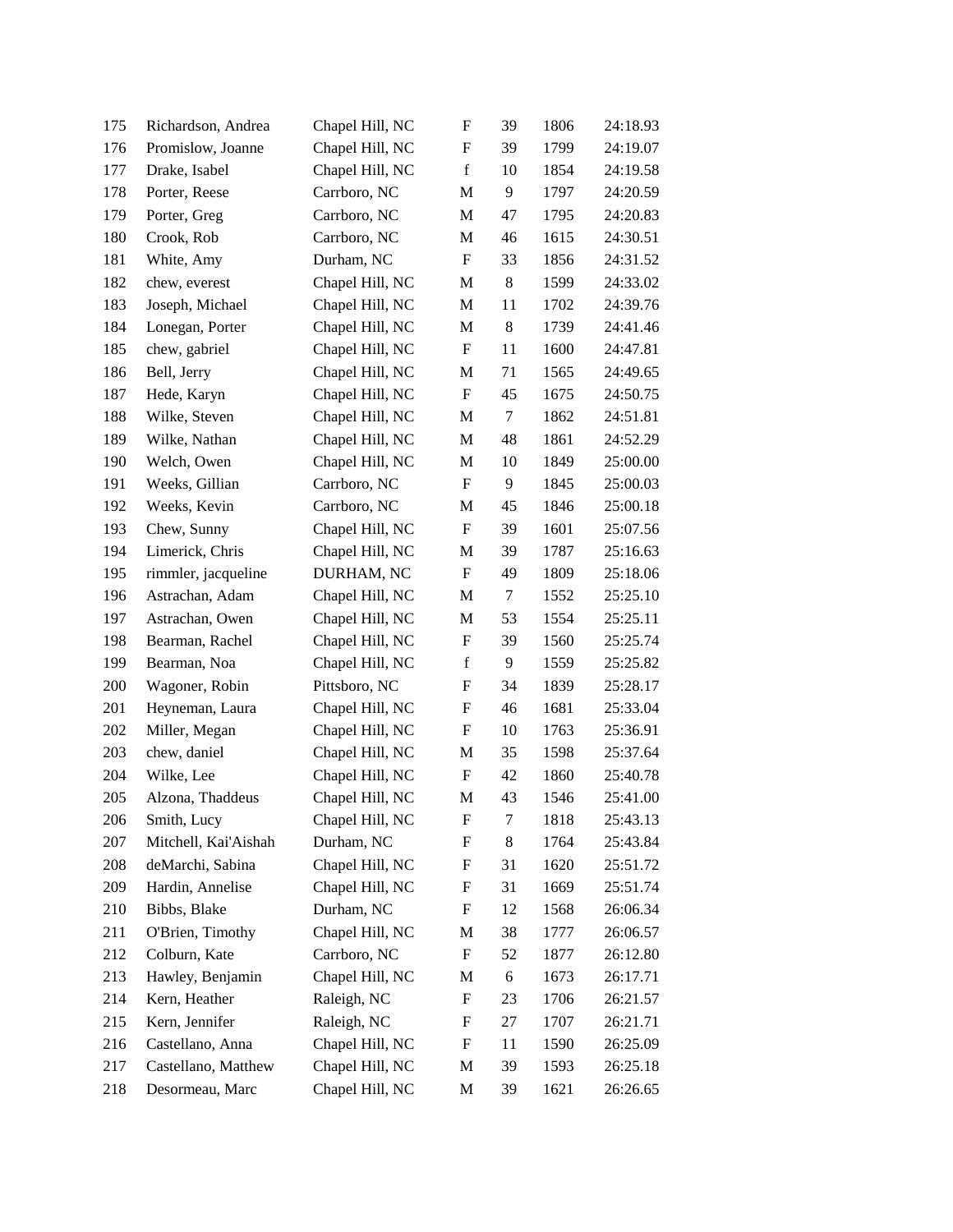| 219 | Osborne, Nicholas     | Chapel Hill, NC  | M                         | 8     | 1785 | 26:39.15 |
|-----|-----------------------|------------------|---------------------------|-------|------|----------|
| 220 | Wood, Virginia        | Chapel Hill, NC  | $\mathbf f$               | 10    | 1870 | 26:45.29 |
| 221 | Osborne, Jonathan     | Chapel Hill, NC  | M                         | 8     | 1784 | 27:00.77 |
| 222 | Weems, Marty          | Durham, NC       | $\boldsymbol{\mathrm{F}}$ | 43    | 1847 | 27:01.50 |
| 223 | Joseph, Betsy         | Chapel Hill, NC  | F                         | 42    | 1701 | 27:01.69 |
| 224 | Wooten, Emilee        | Gaithersburg, MD | $\boldsymbol{\mathrm{F}}$ | 10    | 1871 | 27:02.21 |
| 225 | Wooten, Nancy         | Gaithersburg, MD | F                         | 48    | 1873 | 27:02.45 |
| 226 | Wooten, Evey          | Durham, NC       | F                         | 40    | 1872 | 27:03.16 |
| 227 | Cherry, Diane         | RALEIGH, NC      | F                         | 41    | 1597 | 27:14.78 |
| 228 | Myers, Avery          | Chapel Hill, NC  | $\boldsymbol{\mathrm{F}}$ | 7     | 1770 | 27:15.65 |
| 229 | Myers, Angela         | Chapel Hill, NC  | $\boldsymbol{\mathrm{F}}$ | 33    | 1769 | 27:26.04 |
| 230 | Jones, Elizabeth      | Chapel Hill, NC  | M                         | 8     | 1699 | 27:44.26 |
| 231 | Lancaster, Claire     | Chapel Hill, NC  | $\boldsymbol{\mathrm{F}}$ | 11    | 1726 | 27:50.19 |
| 232 | Kitterman, Nancy      | Chapel Hill, NC  | F                         | 48    | 1713 | 27:54.51 |
| 233 | Kopczynski, Kevin     | Chapel Hill, NC  | M                         | 10    | 1722 | 27:54.80 |
| 234 | Bryant, Janice        | Chapel Hill, NC  | $\boldsymbol{\mathrm{F}}$ | 45    | 1788 | 27:58.68 |
| 235 | Randolph, Greg        | Chapel Hill, NC  | M                         | 47    | 1801 | 27:58.84 |
| 236 | Brandford, Carol      | Carrboro, NC     | $\boldsymbol{\mathrm{F}}$ | 48    | 1574 | 28:03.88 |
| 237 | thomas, jody          | Unknown, NA      | m                         | 38    | 1618 | 28:14.94 |
| 238 | Davis, Sonia          | Chapel Hill, NC  | F                         | 43    | 1619 | 28:14.99 |
| 239 | Lancaster, Emilee     | Chapel Hill, NC  | F                         | $8\,$ | 1727 | 28:16.17 |
| 240 | Lancaster, Lisa       | Chapel Hill, NC  | $\boldsymbol{\mathrm{F}}$ | 43    | 1728 | 28:25.40 |
| 241 | fletcher, steve       | Chapel Hill, NC  | m                         | 38    | 1641 | 28:27.76 |
| 242 | Hayes, Diana B        | wilson, NC       | F                         | 30    | 1674 | 28:37.12 |
| 243 | Naderer, Skylar       | Chapel Hill, NC  | F                         | 7     | 1774 | 28:56.62 |
| 244 | Naderer, Odin         | Chapel Hill, NC  | M                         | 46    | 1773 | 28:56.71 |
| 245 | Cathcart, Erin        | Chapel Hill, NC  | $\boldsymbol{\mathrm{F}}$ | 30    | 1595 | 30:05.44 |
| 246 | Turner, Lachlan       | Chapel Hill, NC  | M                         | 10    | 1829 | 30:06.02 |
| 247 | Coykendall, Liz       | Chapel Hill, NC  | F                         | 33    | 1786 | 30:22.81 |
| 248 | Lynch, Savannah       | Pittsboro, NC    | F                         | 11    | 1745 | 30:24.03 |
| 249 | Reyes, Maria          | Chapel Hill, NC  | $\boldsymbol{\mathrm{F}}$ | 46    | 1803 | 30:27.43 |
| 250 | Collins, Leslie       | Chapel Hill, NC  | F                         | 46    | 1609 | 30:34.08 |
| 251 | Nadeau, Joseph        | Durham, NC       | M                         | 43    | 1771 | 30:34.26 |
| 252 | Lynch, Denise         | Pittsboro, NC    | F                         | 44    | 1744 | 30:34.80 |
| 253 | Brown, Karri          | Durham, NC       | F                         | 27    | 1576 | 30:50.00 |
| 254 | Wuenschel, Jill       | Chapel Hill, NC  | F                         | 42    | 1874 | 31:03.95 |
| 255 | mcknight, cole        | Chapel Hill, NC  | M                         | 7     | 1755 | 31:55.94 |
| 256 | Byerly, Rob           | Chapel Hill, NC  | M                         | 14    | 1584 | 31:56.41 |
| 257 | Beisner, Mark         | Chapel Hill, NC  | M                         | 11    | 1564 | 32:18.99 |
| 258 | O'Grady, Daniel       | Carrboro, NC     | M                         | 10    | 1778 | 33:40.63 |
| 259 | Ashcraft, Karen       | Chapel Hill, NC  | F                         | 36    | 1551 | 34:08.34 |
| 260 | Gunn, Darcy           | Hillsborough, NC | F                         | 35    | 1660 | 35:02.70 |
| 261 | Gunn, Heather         | Mebane, NC       | F                         | 35    | 1661 | 35:02.94 |
| 262 | <b>BUKOSKI, SARAH</b> | Chapel Hill, NC  | F                         | 10    | 1582 | 37:01.12 |